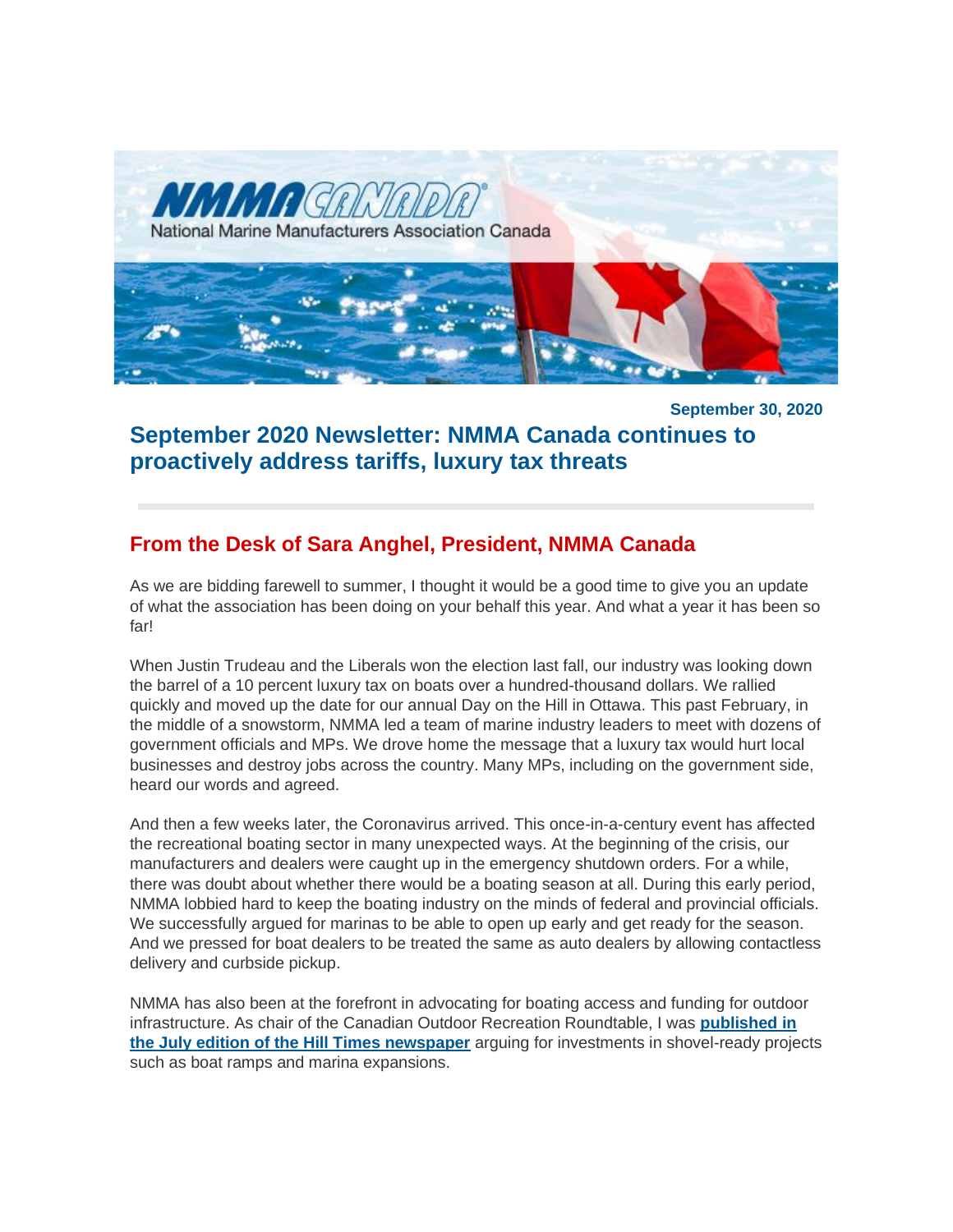### **NMMA Canada proactively moves to address tariffs, luxury tax threats to industry in 2020/21**

Despite the successful season enjoyed by many boating businesses, there are risks looming on the horizon for the recreational boating industry. For example, this past August President Trump announced a 10% tariff on raw Canadian aluminum being imported into the United States. This move took the political and business world by surprise given the recent coming-into-force of USMCA/NAFTA 2.0. As soon as rumours appeared about possible tariffs, Sara Anghel and NMMA president Frank Hugelmeyer co-wrote a **[letter to President Trump and Prime Minister](http://nmma.net/assets/cabinets/Cabinet486/Recreational_Boating_Industry_letter_regarding_Tariffs_to_President__Prr.pdf)  [Trudeau](http://nmma.net/assets/cabinets/Cabinet486/Recreational_Boating_Industry_letter_regarding_Tariffs_to_President__Prr.pdf)** urging them to avoid another trade dispute. Once the tariffs were formally announced and Canada released its draft set of counter-measures, NMMA partnered with the provincial Marine Trade Associations and wrote a **[separate letter to the Prime Minister](http://nmma.net/assets/cabinets/Cabinet486/PM%20Trudeau%20aluminum%20tariffs%20letter%20-%20August%2031%202020.pdf)** encouraging the government to keep boats off the counter-tariffs list. Thankfully, as of this writing, it appears the Trump administration has lifted the 10% aluminum tariffs retroactive to September 1st — and Canada will refrain from bringing in retaliatory tariffs.

Another potential threat is the government's promised 10% luxury tax on boats over \$100,000, which appeared in the Liberal 2019 election platform and was reiterated in the previous finance minister's mandate letter. NMMA is preparing to fight on your behalf against this tax should it appear in the government's upcoming 2021 budget.

No matter the issue, you can rest assured that NMMA will keep fighting to stay on the radar of MPs and policymakers and drive outcomes that help Canada's recreational boating sector grow and thrive.

#### **Federal Update — Throne Speech sets out government's four-part vision for economic recovery**

On September 23rd, the Trudeau government presented its plan for Canada's pandemic response and economic recovery in the **[Speech from the Throne](https://www.canada.ca/en/privy-council/campaigns/speech-throne/2020/stronger-resilient-canada.html)**, which also marks the start of a new session of parliament. The speech outlined four priorities that the government will focus on:

- Fighting the pandemic and saving lives;
- Supporting people and businesses through measures such as extending the Canada Emergency Wage Subsidy to summer 2021 and expanding the Canada Emergency Business Account to help businesses with fixed costs;
- Promoting policies that strengthen the middle class, create jobs, and promote long-term competitiveness — especially with respect to climate action and clean technology;
- Addressing social inequities and advancing reconciliation with Indigenous peoples.

Relevant to the recreational boating industry, the Throne Speech committed further support to "bridge vulnerable businesses to the other side of the pandemic", including the travel and tourism sector.